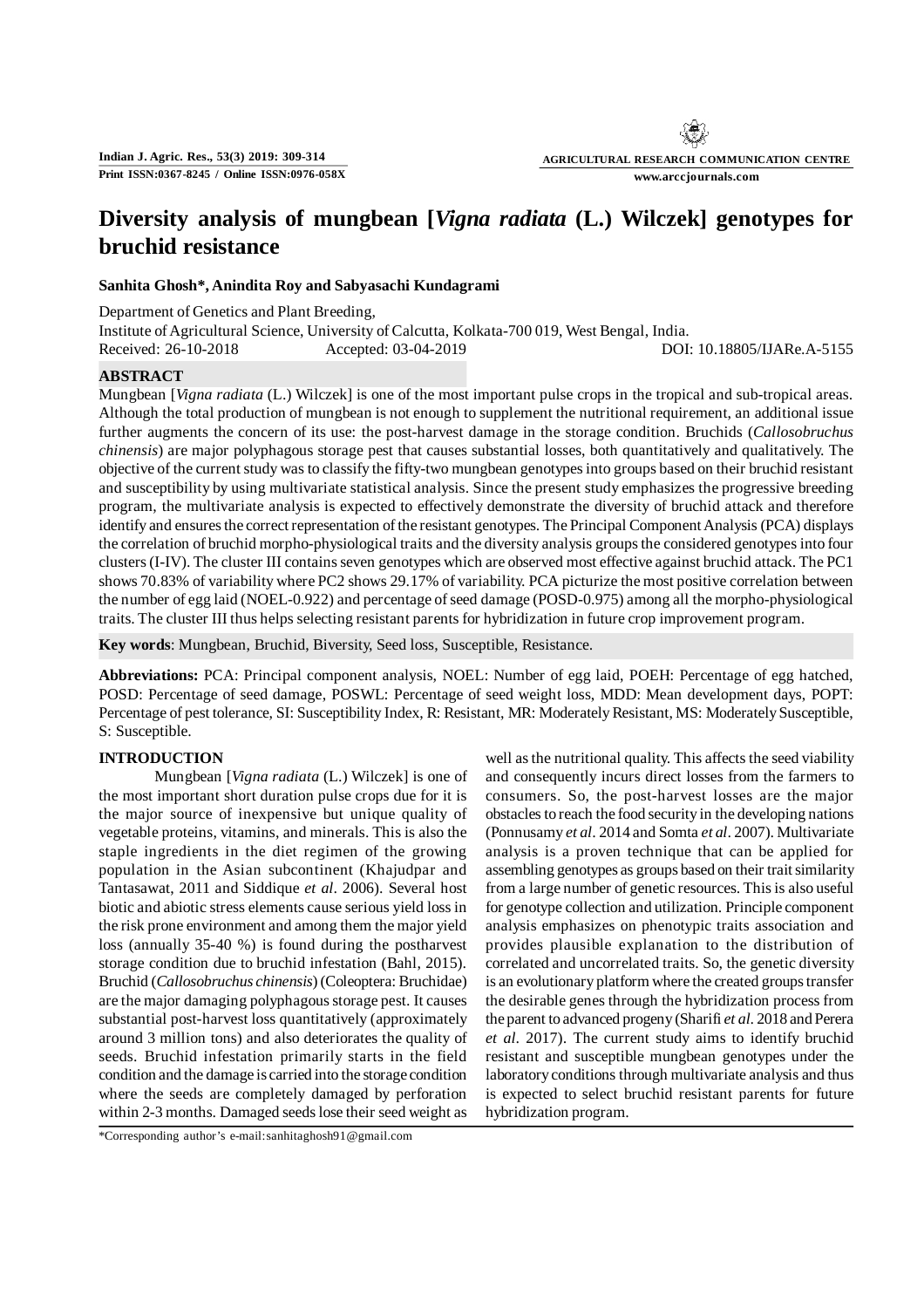# **MATERIALS AND METHODS**

**Plant material:** Fifty-two mungbean genotypes were collected from NBPGR (New Delhi); Pulse and Oil Seed Research Station (Berhampore); and some local accessions of different districts of West Bengal.

**Experiment design and seasons:** The present experiment was carried out at the laboratory of the Department of Genetics and Plant Breeding at the Institute of Agricultural Science, University of Calcutta. Seeds of fifty-two mungbean genotypes were evaluated during the season of June to August from 2015 to 2017. The experiment was laid out in a Completely Randomized Design (CRD) in B.O.D condition for maintaining the temperature (28  $\pm$ 2°C) and humidity  $(65±5%)$ . The bruchid screening was performed by following the method of Dobie (1974) and Mensah *et al*. (1986).

**Data collection:** The data were recorded from each replication on different morpho-physiological traits such as number of egg laid (NOEL), number of adult emerge (NOAE), percentage of egg hatched (POEH), number of seed damage (NOSD), percentage of seed damage (POSD), initial seed weight (ISW), percentage of seed weight loss (POSWL), mean development days (MDD), percentage of pest tolerance (POPT) and the susceptibility index (S.I.). These parameters were calculated using the formula of Dobie (1974) and the mean values were computed from the observations of all three seasons. According to Dobie (1974) and Mensah (1986), the susceptibility index is classified into five groups with slight modification such as 0 to 3 (Resistant), 3.1 to 6 (Moderately Resistant), 6.1 to 8 (Moderately Susceptible), 8.1 to 10 (Susceptible) and > 10 (Highly Resistant).

**Statistical analysis:** The descriptive statistics including mean, standard error (SE) and range in standard unit were calculated using SPAR 2.0 software package. The Principal component analysis (PCA) and k-means clustering (combined data over three seasons used for each trait) were done using IBM SPSS 20.0. The tree diagram (dendrogram) is based on Unweighted Pair Group Method with Arithmetic Mean (UPGMA) method with the Euclidean distance matrix (Sneath and Sokal, 1973) constructed by Darwin version 6. The first two principal components were plotted against each other to find the patterns of bruchid morpho-physiological traits variability among the mungbean genotypes for bruchid resistant using IBM SPSS 20.0.

#### **RESULTS AND DISCUSSION**

The standardized data of fifty-two mungbean genotypes were evaluated and collated in Table 1. The results display the variation of observables of ten morphophysiological traits of bruchid. The maximum variations are found into percentage of seed damage (POSD), number of adult bruchid emerge (NOAE) and percentage of pest tolerance (POPT). Other morpho-physiological traits are shown to have medium to low variation. Based on the mean value of bruchid morpho-physiological traits through the UPGMA cluster method, the fifty-two mungbean genotypes

|  |  |  |  | Table 1: Basic statistics of seven morpho-physiological traits in bruchid resistance screening. |  |  |  |  |
|--|--|--|--|-------------------------------------------------------------------------------------------------|--|--|--|--|
|--|--|--|--|-------------------------------------------------------------------------------------------------|--|--|--|--|

| <b>Traits</b>                          | Pooled Mean ±Standard Error | <b>Minimum</b> | <b>Maximum</b> |
|----------------------------------------|-----------------------------|----------------|----------------|
| Number of Egg Laid (NOEL)              | $49.22 + 1.14$              | 20.85          | 76.51          |
| Number of Adult Emerge (NOAE)          | $30.88 \pm 2.58$            | 8.40           | 62.63          |
| Percentage of Egg Hatched (POEH)       | $60.78 \pm 0.99$            | 34.55          | 85.28          |
| Number of seed Damage (NOSD)           | $24.46 \pm 1.82$            | 5.71           | 45.10          |
| Percentage of Seed Damage (POSD)       | $49.12 \pm 2.66$            | 11.41          | 90.21          |
| Initial Seed Weight (ISW)              | $1.80 \pm 0.56$             | 1.00           | 3.16           |
| Percentage of Seed Weight Loss (POSWL) | $43.53 \pm 1.59$            | 5.68           | 82.96          |
| Mean Development Days (MDD)            | $24.74 \pm 0.49$            | 17.84          | 43.09          |
| Percentage of Pest Tolerance (POST)    | $50.88 \pm 2.15$            | 9.79           | 88.59          |
| Susceptibility Index (SI)              | $6.26 \pm 1.69$             | 2.14           | 9.68           |

**Table 2:** Cluster analysis and classification with regards to screening of bruchid resistant in mungbean.

|             |                    |                               | <b>Genotypes</b>                                                     |
|-------------|--------------------|-------------------------------|----------------------------------------------------------------------|
| Cluster No. | No. of<br>Genotype | Percentage of<br>Contribution | <b>Name of Genotypes</b>                                             |
| Ι           | 2                  | 3.85                          | CUM4, PM-11-51.                                                      |
| H           | 22                 | 42.31                         | Sonali(B1), PS-16, APDM-116, MC-39, K-851, PM-2, TM-98-20,           |
|             |                    |                               | Howrah Local, Purulia Local, Pusa Vishal, IPM-99-125, IPM-5-7, Pusa- |
|             |                    |                               | 1431, SML-115, NDML-13-11, Pusa-1432, Samrat, MH-909, Sukumar,       |
|             |                    |                               | CUM5, CUS1, CUS3.                                                    |
| III         |                    | 13.46                         | APDM-84, MH-98-1, SML-302, HUM-8, Panna, KM-139, CUM2.               |
| IV          | 21                 | 40.38                         | PTM-11, ML-5, UPM-993, Pusa Baishakhi, Pusa-9632, A-82,              |
|             |                    |                               | Sonamung-1, Baruipur Local, Bankura Local, PantMung-5, VC-639,       |
|             |                    |                               | IPM-205-07, HUM-16, WBM-045, PDM-54, Sonamung-2, CUM3,               |
|             |                    |                               | CUM6, CUS2, CUS4.                                                    |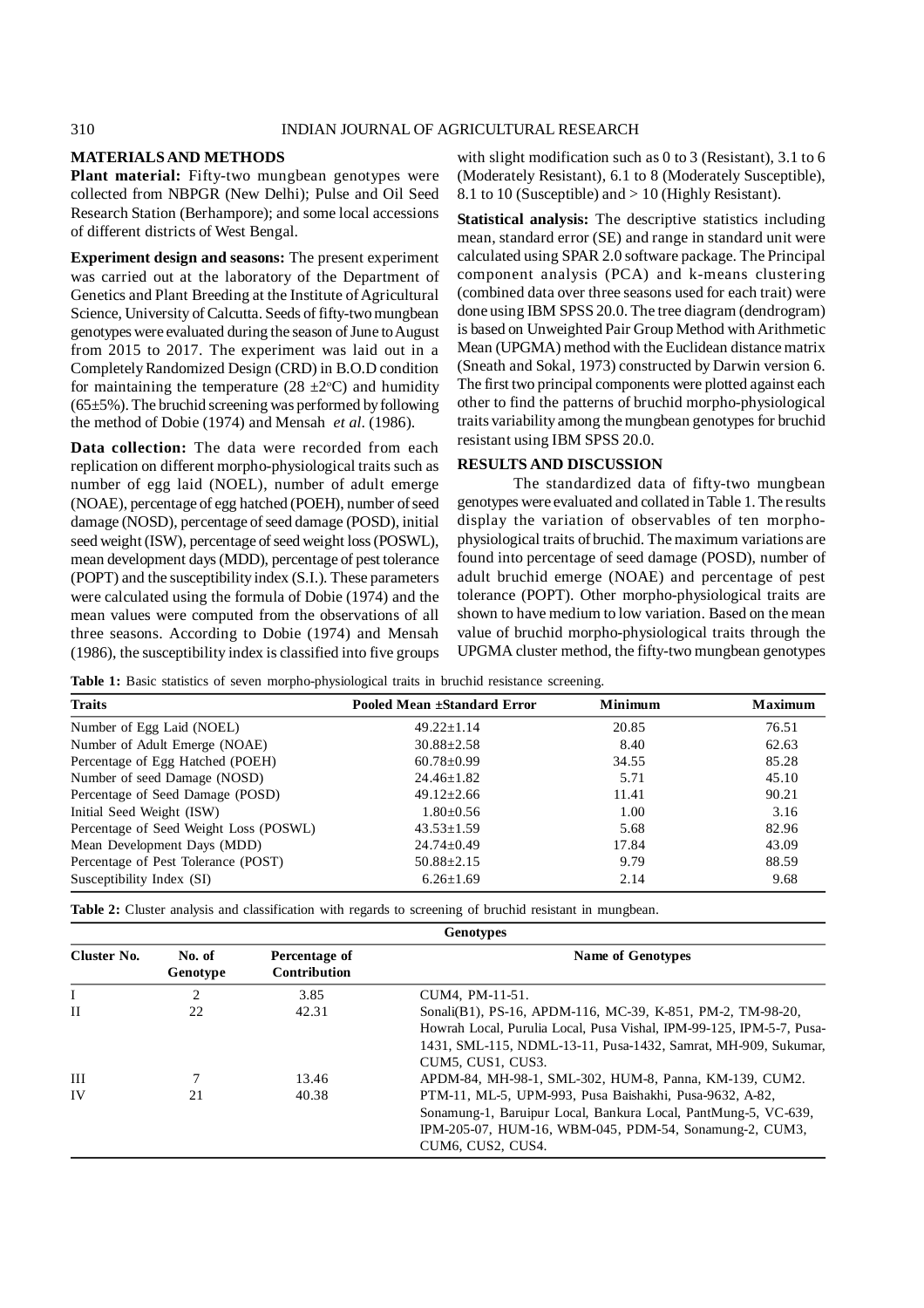|                  | more was a more first only we have the same was a second was a second was a second was a second was a second was a second was a second was a second was a second was a second was a second was a second was a second was a sec |                                   |                  |                  |               | straining the straining of the straining the straining the straining the straining of the straining of the straining of the straining of the straining of the straining of the straining of the straining of the straining of |                  |                  |                 |                |
|------------------|--------------------------------------------------------------------------------------------------------------------------------------------------------------------------------------------------------------------------------|-----------------------------------|------------------|------------------|---------------|-------------------------------------------------------------------------------------------------------------------------------------------------------------------------------------------------------------------------------|------------------|------------------|-----------------|----------------|
| Cluster NOEL     | <b>NOAE</b>                                                                                                                                                                                                                    | POEH                              |                  | <b>POSD</b>      | ISW           | <b>POSWL</b>                                                                                                                                                                                                                  | MDD              | POPT             |                 | SI Class of SI |
|                  | $74.99 \pm 2.46$ 57.91 $\pm 2.48$ 77.39 $\pm 3.22$                                                                                                                                                                             |                                   | $42.64 \pm 2.82$ | $85.27 \pm 2.31$ | $1.61 + 0.52$ | $77.26 \pm 5.42$                                                                                                                                                                                                              | $19.26 \pm 2.32$ | $14.73 \pm 1.45$ | $9.26 \pm 1.29$ |                |
| $60.14 \pm 1.68$ |                                                                                                                                                                                                                                | $41.67 \pm 1.79$ 69.43 $\pm$ 3.01 | $33.42 \pm 2.34$ | $66.85 \pm 4.53$ | $1.77 + 0.82$ | $57.71 + 4.26$                                                                                                                                                                                                                | $21.30 \pm 2.04$ | $33.15 \pm 1.75$ | $7.65 \pm 2.45$ | ζZ             |
| $27.50 \pm 1.18$ |                                                                                                                                                                                                                                | $15.28 \pm 1.21$ $43.75 \pm 1.51$ | $11.58 \pm 2.17$ | $17.96 \pm 2.64$ | $1.86 + 0.47$ | $11.14 \pm 1.28$                                                                                                                                                                                                              | $37.67 \pm 3.41$ | $82.04 \pm 3.66$ | $2.90 + 1.05$   | ≃              |
|                  | $42.58 \pm 2.20$ $22.77 \pm 1.56$ $55.82 \pm 2.74$                                                                                                                                                                             |                                   | $18.07 \pm 1.55$ | $37.49 \pm 2.02$ | $1.85 + 0.85$ | $36.25 \pm 2.62$                                                                                                                                                                                                              | $24.67 \pm 1.52$ | $62.51 \pm 2.51$ | $5.64 \pm 2.18$ | Я              |
|                  |                                                                                                                                                                                                                                |                                   |                  |                  |               | Note: NOEL: Number of egg laid, NOAE-Number of adult emerge, POEH: Percentage of egg hatched, NOSD-Number of seed damage, POSD: Percentage of seed damage, ISW-                                                               |                  |                  |                 |                |
|                  |                                                                                                                                                                                                                                |                                   |                  |                  |               | Initial Seed Weight, POSWL: Percentage of seed weight loss, MDD: Mean development days, POPT: Percentage of pest tolerance, SI: Susceptible Index, R: Resistant, MR:                                                          |                  |                  |                 |                |

Initial Seed Weight, POSWL: Percentage of seed weight loss, MDD: Mean development days, POPT: Percentage of pest tolerance, SI: Susceptible Index, R: Resistant, MR:

Moderately Resistant, MS: Moderately Susceptible, S: Susceptible.

Moderately Resistant, MS: Moderately Susceptible, S: Susceptible.

**Table 3:** K-Mean presented to morpho physiological traits of four different clusters in mungbean genotypes for screening of bruchid resistance. **Table 3:** K-Mean presented to morpho physiological traits of four different clusters in mumobean genotypes for screening of bruchid resistance

in Fig 1. It displays two major clusters, one medium and one smaller cluster. The results of cluster analysis are shown in Table 2 and the analysis reflects the variation pattern among all the mungbean genotypes for bruchid resistant. The cluster I consists of two genotypes (3.85%) and cluster II consists of twenty two, the maximum number of mungbean genotypes, contributing 42.31%. The cluster III and cluster IV represent seven (13.46%) and twenty one (40.38%) genotypes, respectively. The k-mean cluster shows ten morphophysiological traits. The mean value of four different clusters are shown in Table 3 and Fig 2. The k-mean cluster identifies cluster III as the most interesting group where seven genotypes exhibited with the low susceptibility index (2.90), very high pest tolerance percentage (82.04), long mean development period in days (37.67), less number of adult bruchid emerge (15.28) and low seed damage percentage (17.96) against bruchid attack. The highest bruchid susceptible group belongs to cluster I (9.68) with maximum seed damage percentage (90.21), seed weight loss percentage (82.96), short mean development period (17.84) and very low pest tolerance percentage (9.79). Cluster II (7.70) and cluster IV (5.64) exhibits respectively, moderately bruchid susceptible and moderately bruchid resistance. The maximum (114.07) inter cluster distance is shown between cluster I and cluster III while minimum (26.83) inter cluster distance is found between cluster III and cluster IV as shown in Table 4. The Eigen values of ten components are presented in the scree plot (Fig 3). Principle component analysis (PCA) shows the relationship of ten bruchid morpho-physiological

have been hierarchically classified into 4 clusters as shown

**Table 4:** Inter cluster distance between four different clusters basis on the mean values of seven morpho physiological traits in Mungbean genotypes for bruchid resistance.

| <b>Cluster</b> | Н     | Ш      | IV    |
|----------------|-------|--------|-------|
| I              | 44.08 | 114.07 | 87.97 |
| $_{\rm II}$    |       | 71.09  | 45.42 |
| Ш              |       |        | 26.83 |

**Table 5:** Two principle components and their seven morpho physiological traits in mungbean genotypes.

| <b>Traits</b>                          | PC <sub>1</sub> | PC2      |
|----------------------------------------|-----------------|----------|
| Number of Egg Laid (NOEL)              | 0.999           | 0.046    |
| Number of Adult Emerge (NOAE)          | 0.888           | 0.459    |
| Percentage of Egg Hatched (POEH)       | 0.697           | 0.717    |
| Number of Seed Damage (NOSD)           | 0.292           | 0.956    |
| Percentage of Seed Damage (POSD)       | 0.977           | 0.215    |
| Initial Seed Weight (ISW)              | 0.050           | 0.999    |
| Percentage of Seed Weight Loss (POSWL) | 0.999           | $-0.053$ |
| Mean Development Days (MDD)            | $-0.039$        | $-0.999$ |
| Percentage of Pest Tolerance (POST)    | $-0.977$        | $-0.215$ |
| Susceptibility Index (SI)              | 0.180           | 0.984    |
| Eigen Values                           | 6.89            | 3.11     |
| % of Variance                          | 68.91           | 31.09    |
| Cumulative %                           | 68.91           | 100.00   |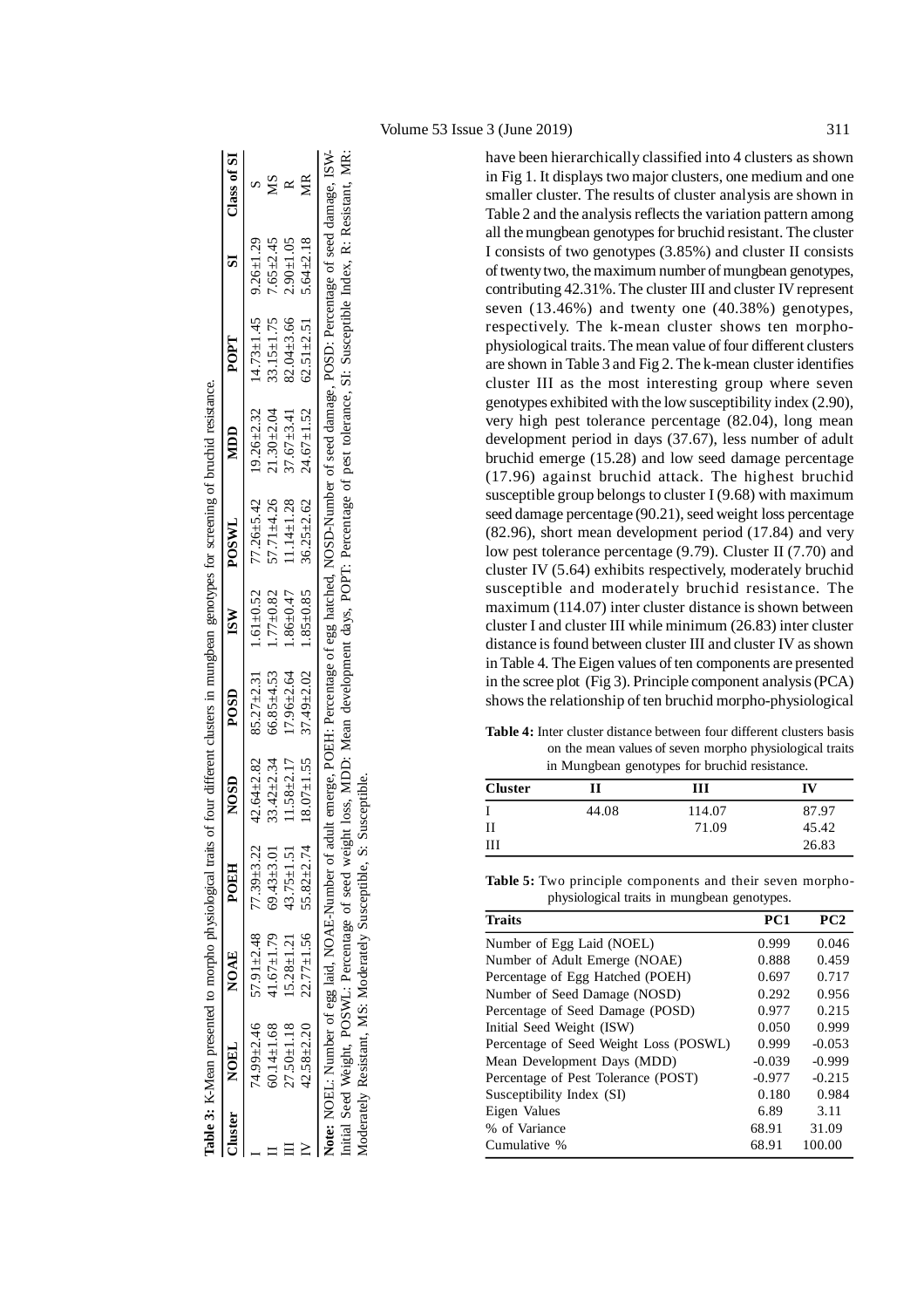

**Fig 1:** Dendrogram showing four clusters of fifty-two mungbean genotypes for screening of bruchid resistance.



**Fig 2:** Mean values of ten morpho physiological traits of mungbean genotypes classified into four cluster for bruchid resistant.



**Fig 3:** Scree plot constructed for ten principle components.

parameters within PC1 and PC2 among the mungbean genotypes for resistance of bruchid. The eigen values of PC1 and PC2 are found greater than 1 and shown in Table 5. In PC1, five components were more positively contributed with 68.91% of variability while rest of the other five components in PC2 were contributed 31.09% of the variability. The morpho-physiological traits of bruchid such as number of eggs laid (NOEL), percentage of seed damage (POSD), percentage of egg hatched (POEH) are more positively correlated to PC1 whereas the bruchid susceptibility index is correlated more strongly with PC2 as shown in Fig 4. This result reflects the fact that the most positive correlations are observed between the NOEL and the POSD.

**Sarkar and Bhattacharyya, (2015):** Reported that multivariate analysis aligned the characters as well genotypes in an appropriate manner which is visible proof of conceivable utility of a group. The present study shows medium to low variation in bruchid morphophysiological traits and the dendrogram displays four clusters. Among the four clusters, cluster II exhibits the largest population (42.31%) based on their similarity of morpho-physiological traits whereas cluster III consists of a robust genotypes group. K-mean cluster shows the mean value of ten morphophysiological traits. Among the four cluster, cluster III shows the low level of seed damage, long mean development period (the period count down starts from the egg laid period to adult bruchid emerge) with low level of seed damage percentage, and high level of pest tolerance. So, these parameters of cluster III reflect low level of bruchid susceptibility index i.e. bruchid resistant (R). However, the opposite trend is observed for cluster I. Fujii and Miyazaki, (1987) reported that TC 1966 was the first bruchid resistant wild cultivar. Ponnusamy *et al*, (2014) reported KPS1 is bruchid susceptible where V1128 and V2817 are the newly reported and V2709 and V2802 were previously reported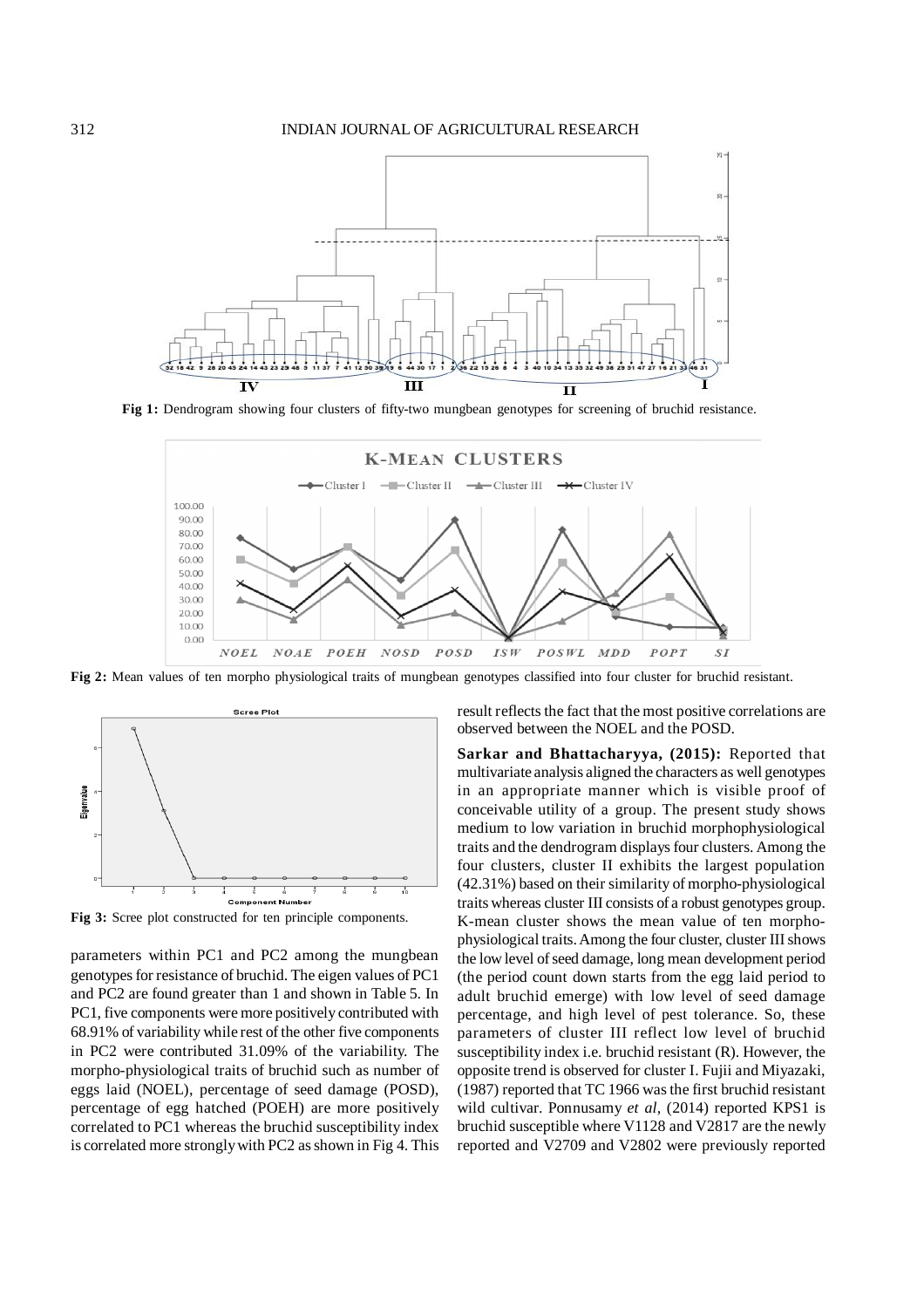

**Fig 4:** Scattered diagram of two principle components indicating relationship between ten morpho physiological traits of bruchid resistant. **(**Note: NOEL: Number of egg laid, POEH: Percentage of egg hatched, POSD: Percentage of seed damage, POSWL: Percentage of seed weight loss, MDD: Mean development days, POPT: Percentage of pest tolerance, SI: Susceptible Index.)

bruchid resistant mungbean lines. The present experiment shows that the seven genotypes in cluster III are also resistant to bruchid. The inter cluster distance are shown to depend on the phenotypic traits variation. When the maximum morphophysiological traits variation found in clusters I and III, the maximum inter cluster distance is found between these clusters (114.07). Principle component analysis reflects the distribution system on the basis of seven morphophysiological traits of bruchid in mungbean (Mohsen *et al*, 2014). PC1 and PC2 show the relationship among ten morpho-physiological traits where maximum variation (68.91%) is found in PC1. In PC1, the percentage of seed damage (POSD, 0.977) positively correlates with number of eggs laid (NOEL) and number of adults emerge (NOAE) (0.888). This correlation provides the support that POSD depends on both NOEL and NOAE. On the other hand, in PC2 the initial seed weight (ISW, 0.999) and the number of seed damage (NOSD, 0.956) positively correlate with bruchid susceptibility index but the mean development period (MDD, -0.999) shows a negative correlation with bruchid susceptibility index. Therefore, the principle component analysis (PCA) is found to be an important tool

for the identification, utilization, and conservation of bruchid resistant mungbean genotypes (Badii *et al*, 2013 and Mohsen *et al*, 2014). Tomooka *et al*. (2000) exhibited the diversity of evaluated *Vigna sp.* for bruchid resistance and their findings also represented the similar trends of bruchid resistant like of our present study.

# **CONCLUSION**

The present study was formulated to support the progressive breeding program where multivariate analysis clearly shows a genotypical diversity among a large collection of mungbeans. This in turn identifies the resistant mungbean genotypes in cluster III against the cosmopolitan virulent storage pest bruchid. Thus, mungbean genotypes in cluster III could be a natural choice as potential parent for future hybridization program that provide an opportunity to develop new bruchid resistant lines for mungbean improvement program.

#### **ACKNOWLEDGEMENT**

Authors highly acknowledge University Grant Commision (UGC) and University of Calcutta for the financial support.

#### **REFERENCES**

- Amusa O.D., Ogunkanmi L.A., Adetunbi J.A., Akinyosoye S.T., Bolarinwa K.A., and Ogundipe O.T. (2014). Assessment of bruchid (*Callosobruchus maculatus*) tolerance of some elite cowpea (*Vigna unguiculata*) varieties. *Journal of Agriculture and Sustainability*. **6**(**2**): 164-178.
- Badii, K. B., Asante, S. K., and Sowley E. N. K. (2013). Varietal susceptibility of cowpea (*Vigna unguiculata* L.) to the storage beetle, *Callosobruchus Maculatus* F. (Coleoptera: Bruchidae)*. International journal of scientific & technology research*. **2** (**4**): 82-89.

Bahl, P. N. (2015). Climate change and pulses: Approaches to combat its impact. *Agricultural Research*, **4**(2): 103–108.

- Dobie P. (1974). The laboratory assessment of the inherent susceptibility of maize varieties to post-harvest infestation by *Sitophilus zeamais* Motsch. (Coleoptera: Curculionidae). *Journal of Stored Product Research*. **10**: 183-197.
- Fujii K and Miyazaki S. (1987). Infestation resistance of wild legumes (*Vigna sublobata*) to azuki bean weevil, *Callosobruchus chinensis* and its relationship with cytogenetic classification. *Appl Ent Zool*. **22:** 229–230.
- Khajudpar, P., and Tantasawat, P. (2011). Relationships and variability of agronomic and physiological characters in mungbean. *Afr. J. Biotechnol.* **10(49)**: 9992-10000.